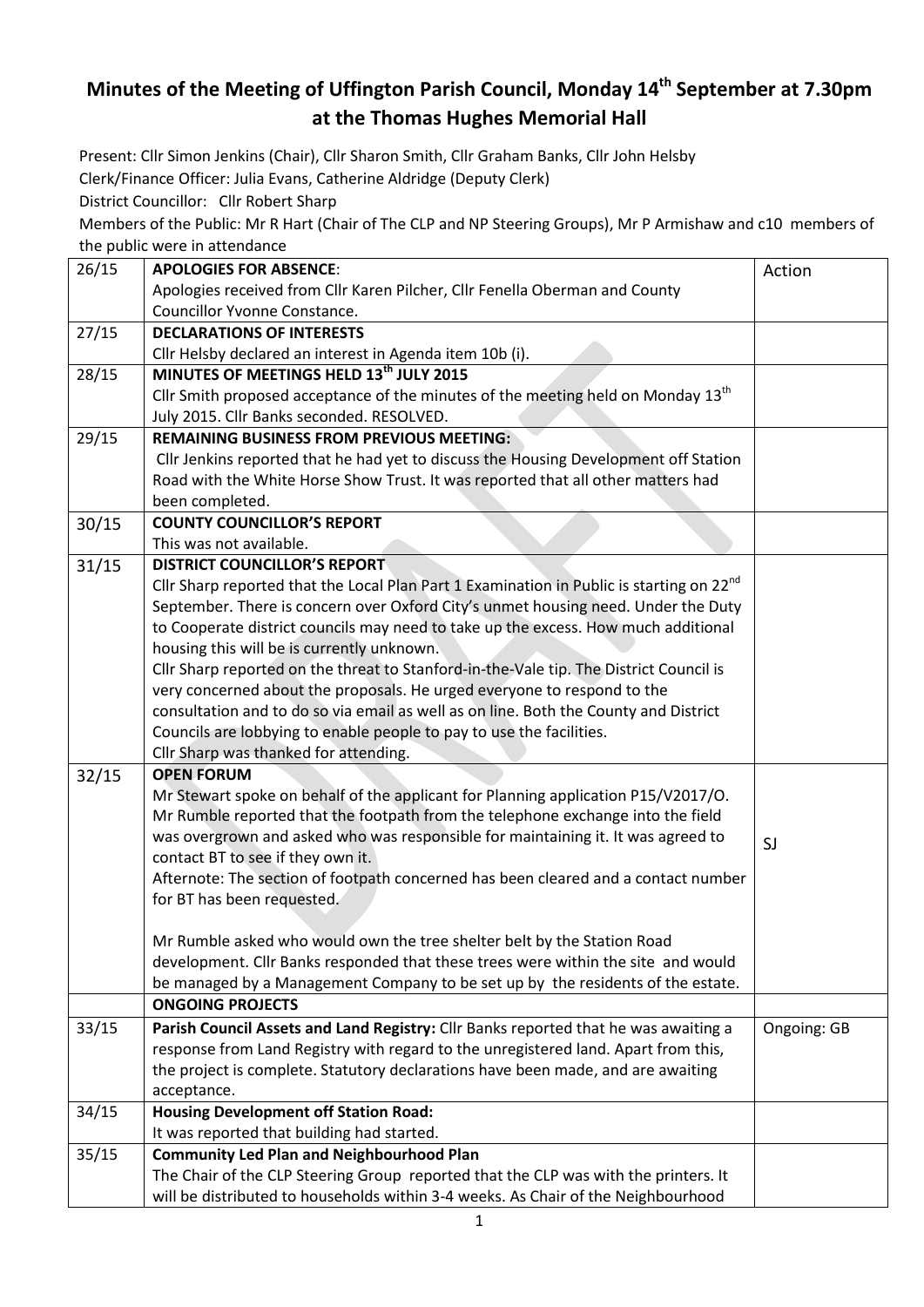| Plan Steering Group, Mr Hart reported that the Steering Group has held its first<br>meeting, with the Vale's Neighbour Planning Officer (David Potter) in attendance;<br>Mr Potter has agreed to send an offer of Finance to the Parish Council. Mr Hart<br>stated that he was also looking into the availability of Locality Funds. Mr Stewart<br>SJ<br>recommended Mick Duggan for advice on Neighbourhood Plans. He offered to<br>provide contact details if required. Cllr Jenkins to put him in touch with the Steering<br>Group.<br>Afternote: This has been completed.<br>Cllr Jenkins and two representatives from Baulking Parish Meeting attended a<br>SJ<br>Neighbourhood Planning conference on 2 <sup>nd</sup> September. Cllr Jenkins to circulate the<br>documentation from the conference to the Steering Group.<br>Afternote: The documentation has been circulated to the Chair and Secretaries of the<br>NP Steering Group.<br>36/15<br><b>Village Website</b><br>Clerk<br>It was reported that Mark Woodman has set up the new village website and is in the<br>process of populating it with data from the old one. Clerk to chase for timescales.<br>The meeting approved a monthly payment of £6.99 plus VAT for the web hosting<br>service.<br><b>PLANNING MATTERS</b><br>37/15<br><b>New Applications to be considered:</b><br>P15/V2017/O/HH - Outline application for erection of single dwelling on land<br>adjacent to Dragon Hill, Woolstone Road. It was noted that the site is very close to<br>the Uffington Conservation Area, and would represent an extension to the village,<br>but that the provision of a buffer zone between the proposed site and nearby Listed<br>cottages was a positive step following the last application in that area. The Council<br>voted to object to the application, albeit not a "strong" objection". Cllr Jenkins to<br>draft a letter of objection and circulate for approval.<br>Afternote: A letter was agreed and submitted to the District Council on 16 September<br>2015.<br>SJ<br>38/15<br><b>New Applications addressed by circulation:</b><br>P15/V1582/FUL - erection of a new dwelling at Shotover Corner Cottage. The Parish<br>Council objected to this application.<br>P15/V1864/PDH - single storey conservatory at 16 White Horse. This was an<br>information only application. The Parish Council were not able to comment.<br>P15/V1894/FUL - new garden room and two new bedrooms at The Fox and Hounds.<br>The Parish Council had no objection to this application.<br>39/15<br>Street Naming for new development beyond Fox Cover View<br>The meeting discussed several options. The preferred name was Jacksmeadow (all<br>Clerk<br>one word) with the second choice being Mathew's Mead. Clerk to inform Ms<br>Worsley.<br>40/15<br><b>S106 Contributions</b><br>\$106 funding from the Station Road development will become available once 12<br>homes have been sold and occupied. There is a £100,000 contribution to the Parish<br>Council; the Council will need to apply for the funds. Catherine Aldridge to develop a<br>CA/SJ<br>project list together with Cllr Jenkins.<br>Mr Armishaw questioned the funds available to the Village Hall. Cllr Jenkins to send<br>SJ<br>him a copy of the S106 agreement between the developers, the District Council and<br>the owners of the site.<br>Afternote: This has been completed.<br>It was noted that the CLP has details of what villagers would like money to be spent |     |  |
|-------------------------------------------------------------------------------------------------------------------------------------------------------------------------------------------------------------------------------------------------------------------------------------------------------------------------------------------------------------------------------------------------------------------------------------------------------------------------------------------------------------------------------------------------------------------------------------------------------------------------------------------------------------------------------------------------------------------------------------------------------------------------------------------------------------------------------------------------------------------------------------------------------------------------------------------------------------------------------------------------------------------------------------------------------------------------------------------------------------------------------------------------------------------------------------------------------------------------------------------------------------------------------------------------------------------------------------------------------------------------------------------------------------------------------------------------------------------------------------------------------------------------------------------------------------------------------------------------------------------------------------------------------------------------------------------------------------------------------------------------------------------------------------------------------------------------------------------------------------------------------------------------------------------------------------------------------------------------------------------------------------------------------------------------------------------------------------------------------------------------------------------------------------------------------------------------------------------------------------------------------------------------------------------------------------------------------------------------------------------------------------------------------------------------------------------------------------------------------------------------------------------------------------------------------------------------------------------------------------------------------------------------------------------------------------------------------------------------------------------------------------------------------------------------------------------------------------------------------------------------------------------------------------------------------------------------------------------------------------------------------------------------------------------------------------------------------------------------------------------------------------------------------------------------------------------------------------------------------------------------------------------------------------------------------------------------------------------------------------------------------------------------------------------------------------------------------------------------------------------------------------------------------|-----|--|
|                                                                                                                                                                                                                                                                                                                                                                                                                                                                                                                                                                                                                                                                                                                                                                                                                                                                                                                                                                                                                                                                                                                                                                                                                                                                                                                                                                                                                                                                                                                                                                                                                                                                                                                                                                                                                                                                                                                                                                                                                                                                                                                                                                                                                                                                                                                                                                                                                                                                                                                                                                                                                                                                                                                                                                                                                                                                                                                                                                                                                                                                                                                                                                                                                                                                                                                                                                                                                                                                                                                               |     |  |
|                                                                                                                                                                                                                                                                                                                                                                                                                                                                                                                                                                                                                                                                                                                                                                                                                                                                                                                                                                                                                                                                                                                                                                                                                                                                                                                                                                                                                                                                                                                                                                                                                                                                                                                                                                                                                                                                                                                                                                                                                                                                                                                                                                                                                                                                                                                                                                                                                                                                                                                                                                                                                                                                                                                                                                                                                                                                                                                                                                                                                                                                                                                                                                                                                                                                                                                                                                                                                                                                                                                               |     |  |
|                                                                                                                                                                                                                                                                                                                                                                                                                                                                                                                                                                                                                                                                                                                                                                                                                                                                                                                                                                                                                                                                                                                                                                                                                                                                                                                                                                                                                                                                                                                                                                                                                                                                                                                                                                                                                                                                                                                                                                                                                                                                                                                                                                                                                                                                                                                                                                                                                                                                                                                                                                                                                                                                                                                                                                                                                                                                                                                                                                                                                                                                                                                                                                                                                                                                                                                                                                                                                                                                                                                               |     |  |
|                                                                                                                                                                                                                                                                                                                                                                                                                                                                                                                                                                                                                                                                                                                                                                                                                                                                                                                                                                                                                                                                                                                                                                                                                                                                                                                                                                                                                                                                                                                                                                                                                                                                                                                                                                                                                                                                                                                                                                                                                                                                                                                                                                                                                                                                                                                                                                                                                                                                                                                                                                                                                                                                                                                                                                                                                                                                                                                                                                                                                                                                                                                                                                                                                                                                                                                                                                                                                                                                                                                               |     |  |
|                                                                                                                                                                                                                                                                                                                                                                                                                                                                                                                                                                                                                                                                                                                                                                                                                                                                                                                                                                                                                                                                                                                                                                                                                                                                                                                                                                                                                                                                                                                                                                                                                                                                                                                                                                                                                                                                                                                                                                                                                                                                                                                                                                                                                                                                                                                                                                                                                                                                                                                                                                                                                                                                                                                                                                                                                                                                                                                                                                                                                                                                                                                                                                                                                                                                                                                                                                                                                                                                                                                               |     |  |
|                                                                                                                                                                                                                                                                                                                                                                                                                                                                                                                                                                                                                                                                                                                                                                                                                                                                                                                                                                                                                                                                                                                                                                                                                                                                                                                                                                                                                                                                                                                                                                                                                                                                                                                                                                                                                                                                                                                                                                                                                                                                                                                                                                                                                                                                                                                                                                                                                                                                                                                                                                                                                                                                                                                                                                                                                                                                                                                                                                                                                                                                                                                                                                                                                                                                                                                                                                                                                                                                                                                               |     |  |
|                                                                                                                                                                                                                                                                                                                                                                                                                                                                                                                                                                                                                                                                                                                                                                                                                                                                                                                                                                                                                                                                                                                                                                                                                                                                                                                                                                                                                                                                                                                                                                                                                                                                                                                                                                                                                                                                                                                                                                                                                                                                                                                                                                                                                                                                                                                                                                                                                                                                                                                                                                                                                                                                                                                                                                                                                                                                                                                                                                                                                                                                                                                                                                                                                                                                                                                                                                                                                                                                                                                               | on. |  |
| <b>FINANCE</b><br>41/15<br>Payroll update:                                                                                                                                                                                                                                                                                                                                                                                                                                                                                                                                                                                                                                                                                                                                                                                                                                                                                                                                                                                                                                                                                                                                                                                                                                                                                                                                                                                                                                                                                                                                                                                                                                                                                                                                                                                                                                                                                                                                                                                                                                                                                                                                                                                                                                                                                                                                                                                                                                                                                                                                                                                                                                                                                                                                                                                                                                                                                                                                                                                                                                                                                                                                                                                                                                                                                                                                                                                                                                                                                    |     |  |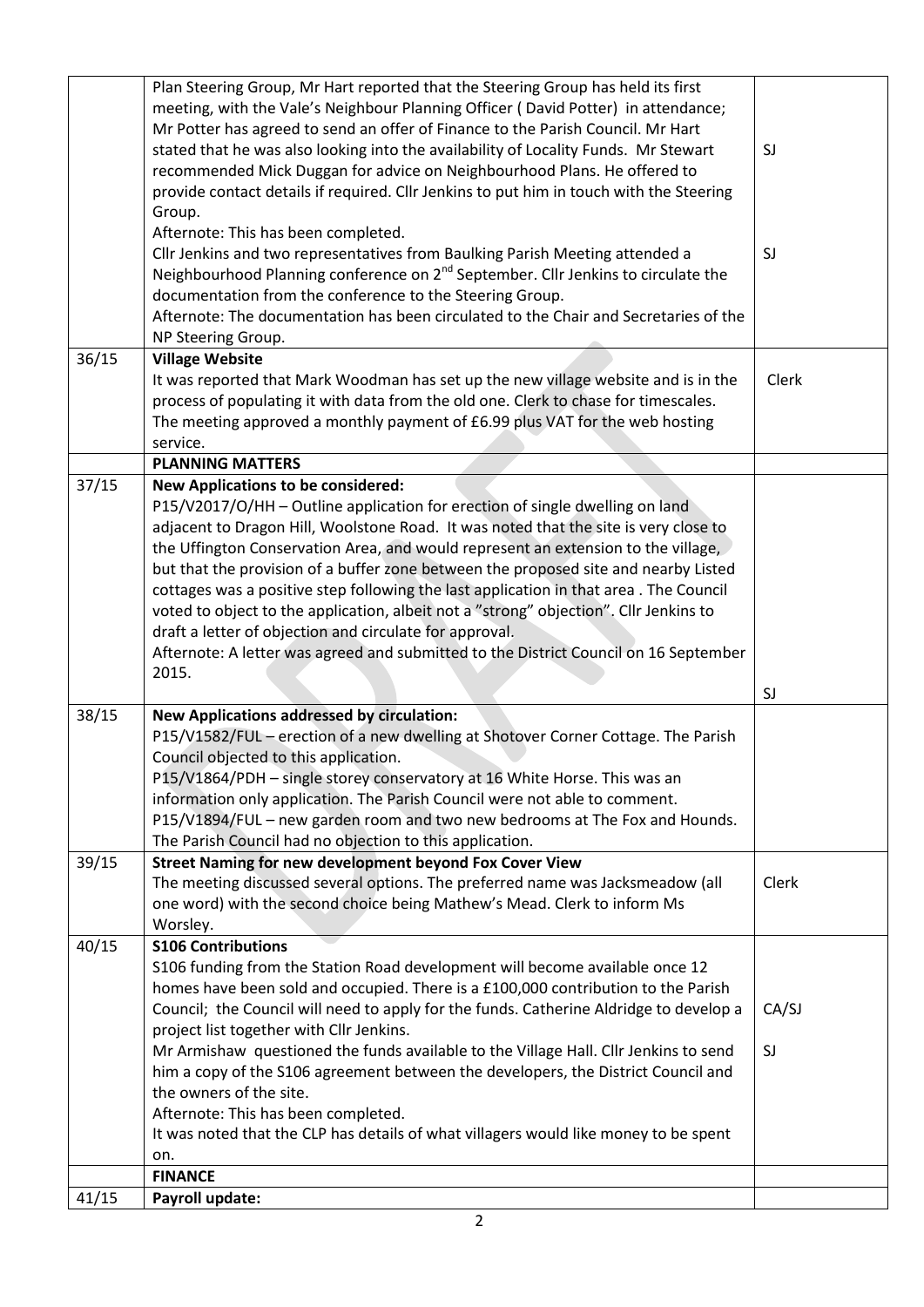|       | All outstanding returns to HMRC have now been filed. The payroll has been set up on              |               |
|-------|--------------------------------------------------------------------------------------------------|---------------|
|       | the HMRC Basic PAYE Tools system and will be run on a monthly basis. HMRC have                   |               |
|       | confirmed that the council is £1500 in credit due to a large overpayment in tax year             |               |
|       | 2012/13; no payments will be required until the credit has been used.                            |               |
| 42/15 | To approve and note cheque previously signed.                                                    |               |
|       | 1. Canon UK Ltd - photocopier rent August-October 2015 - £357.96. The                            |               |
|       | meeting approved the payment made at the end of July.                                            |               |
| 43/15 | To approve and sign cheques:                                                                     |               |
|       | A full list of payments is attached to these minutes. Cllr Smith proposed approving              |               |
|       | the payments amounting to £1883.36. Cllr Helsby seconded. RESOLVED.                              |               |
|       | The cheques were signed.                                                                         |               |
|       | Cllr Banks presented a cheque for £50 donation from the Uffington Feast fair.                    |               |
| 44/15 | <b>Bank Mandate Change</b>                                                                       |               |
|       | It was reported that this had been completed.                                                    | <b>CLOSED</b> |
| 45/15 | <b>Expenditure for Councillor Training</b>                                                       |               |
|       | The Clerk requested approval for the expenditure of £65 (ex VAT) for one place on                |               |
|       | the Roles and Responsibilities course on 25 <sup>th</sup> November for Cllr Oberman. Cllr Smith  |               |
|       | proposed approval. Cllr Helsby seconded. RESOLVED. Clerk to book a place.                        | Clerk         |
|       | <b>ANNUAL/QUARTERLY REVIEWS</b>                                                                  |               |
| 46/15 | <b>Review of annual RoSPA inspection</b>                                                         |               |
|       | It was noted that the RoSPA inspection had resulted in a high risk assessment. Cllr              |               |
|       | Banks reported that it was planned to replace the play equipment within the next                 |               |
|       | year or so. The meeting was reminded that it had a duty to manage the risks. Cllr                |               |
|       | Oberman has volunteered to inspect the play area regularly. Cllr Helsby agreed to                |               |
|       | report any issues he notices. Cllr Jenkins to develop a template to be used to record            | FO/JH/SJ      |
|       | inspections.                                                                                     |               |
|       | Afternote: The template has been drafted and approved for use.                                   |               |
| 47/15 | <b>Review of allotment rents</b>                                                                 |               |
|       | It was agreed to keep the allotment rents at £40 per annum for the forthcoming year.             |               |
| 48/15 | <b>UPKEEP (INC. WATERCOURSES)</b>                                                                |               |
|       | Cllr Jenkins reported that he is working on a note for the Courier, including about the          |               |
|       | clean-up day on 25 <sup>th</sup> October. He will circulate a draft to all councillors. Clerk to |               |
|       | update as required and submit to the editor for publication.                                     | SJ/Clerk      |
|       | Afternote: This has been completed                                                               |               |
|       | Cllr Banks reported that he normally clears the area around the pond and the bench               |               |
|       | but his mower is broken. Cllr Jenkins suggested focussing on this area on 25 <sup>th</sup>       | <b>GB</b>     |
|       | October.                                                                                         |               |
|       | Cllr Smith reported that she usually instructs the contractors where to work. It was             |               |
|       | agreed that they would work on the area behind the shop and around the skateboard                | GB            |
|       | ramp if there is enough time.                                                                    |               |
|       | Cllr Banks reported that he has a list of potential volunteers from the CLP                      |               |
|       | questionnaire. He will send an email around.                                                     | GB            |
|       | <b>GENERAL</b>                                                                                   |               |
| 49/15 | <b>Moving the Council Noticeboard</b>                                                            |               |
|       | It was reported that the new noticeboard had been installed. Cllr Banks and Cllr                 | <b>CLOSED</b> |
|       | Helsby were thanked for their work.                                                              |               |
|       | It had previously been agreed that the old notice board should be donated to the                 |               |
|       | Parochial Church Council.                                                                        |               |
| 50/15 | Review of subsidised bus services: It was reported that a response had been                      |               |
|       | submitted urging the retention of the local service.                                             | <b>CLOSED</b> |
| 51/15 | <b>Development of an Emergency Plan</b>                                                          |               |
|       | Templates have been provided. To be reviewed later.                                              | SJ            |
| 52/15 | Approval of Appointment to Thomas Saunders Trust                                                 |               |